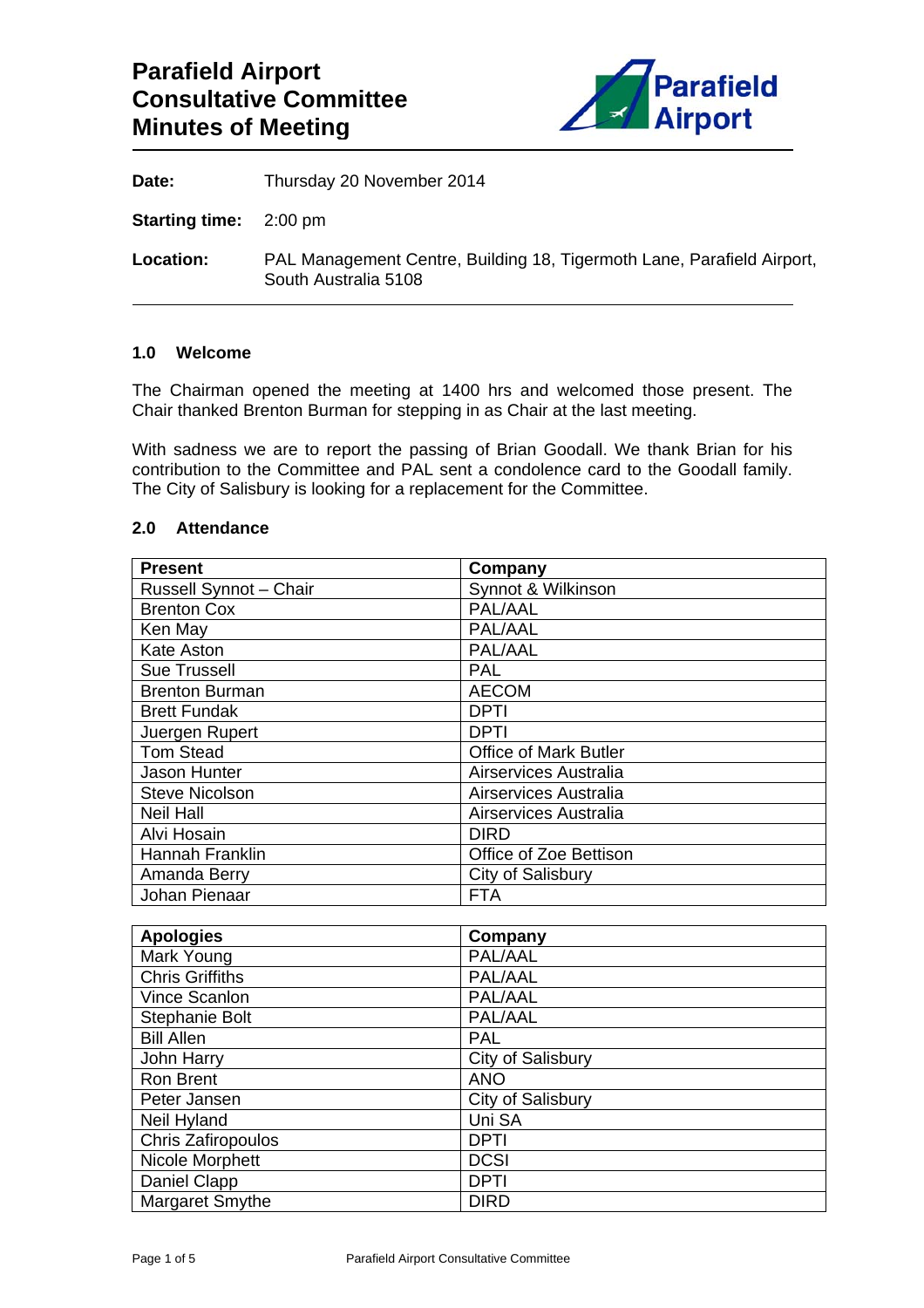| <b>Apologies</b> | Company    |
|------------------|------------|
| Georgina Farr    | AEC        |
| Erica Pasfield   | <b>DPT</b> |

# **3.0 MINUTES OF PREVIOUS MEETING – 21 August 2014**

Moved Brenton Burman – and Seconded Steve Nicolson –- that the notes of the 21 August 2014 meeting be adopted – Carried.

# **4.0 CORRESPONDENCE**

### **4.1 Correspondence In:**

**Apologies Reports** Merit Use Application - 24 hour Gymnasium - Commercial Estate Parafield (Email) NASF factsheet Email from Brett Fundak – amendments to report Email from ANO –nothing to report to committee

### **4.2 Correspondence Out:**

Reports, Previous Minutes and Agenda Condolence card to Goodall family

# **5.0 ACTION ITEMS**

### **5.1 Progress of Airport Referral Review – From DPTI**

Daniel Clapp and Margaret Smythe gave an update to the Planning Consultative Forum (PCF). There is no change to legislation envisaged but in terms of the referral process for minor developments adjacent to Airports, there could be a change in 'Areas'. Currently there is 'Area A' next to the ends of runways where all developments are referred to Commonwealth for assessment. The intention is 'Area A' be modified to 'Area C' (developments of 15 metres in height). The PCF will form a working session to review/test the Implementation Package prior to finalisation (likely as part of the February 2015 Planning Forum).

### **5.2 Public Safety Zones from the Commonwealth – ongoing item**

The final Rehbein study has been published but it's missing a calculation model for Airports like Parafield. A number of airports have been excluded from the study because it's too complicated and they don't fit in any category. The intention was to produce 'guidelines', not specific public safety zones. This will be discussed at the next NASG meeting in 2015.

### **5.3 Update on Park and Ride, Kings Precinct facility – pending available information**

When the report was sent to the committee relating to the Park and Ride, approval had been given for the first stage. DPTI are going through the process of determining whether the project will go ahead. The advice received from Department is recommending it does proceed. DPTI will not be charging patrons to park their vehicles in the facility.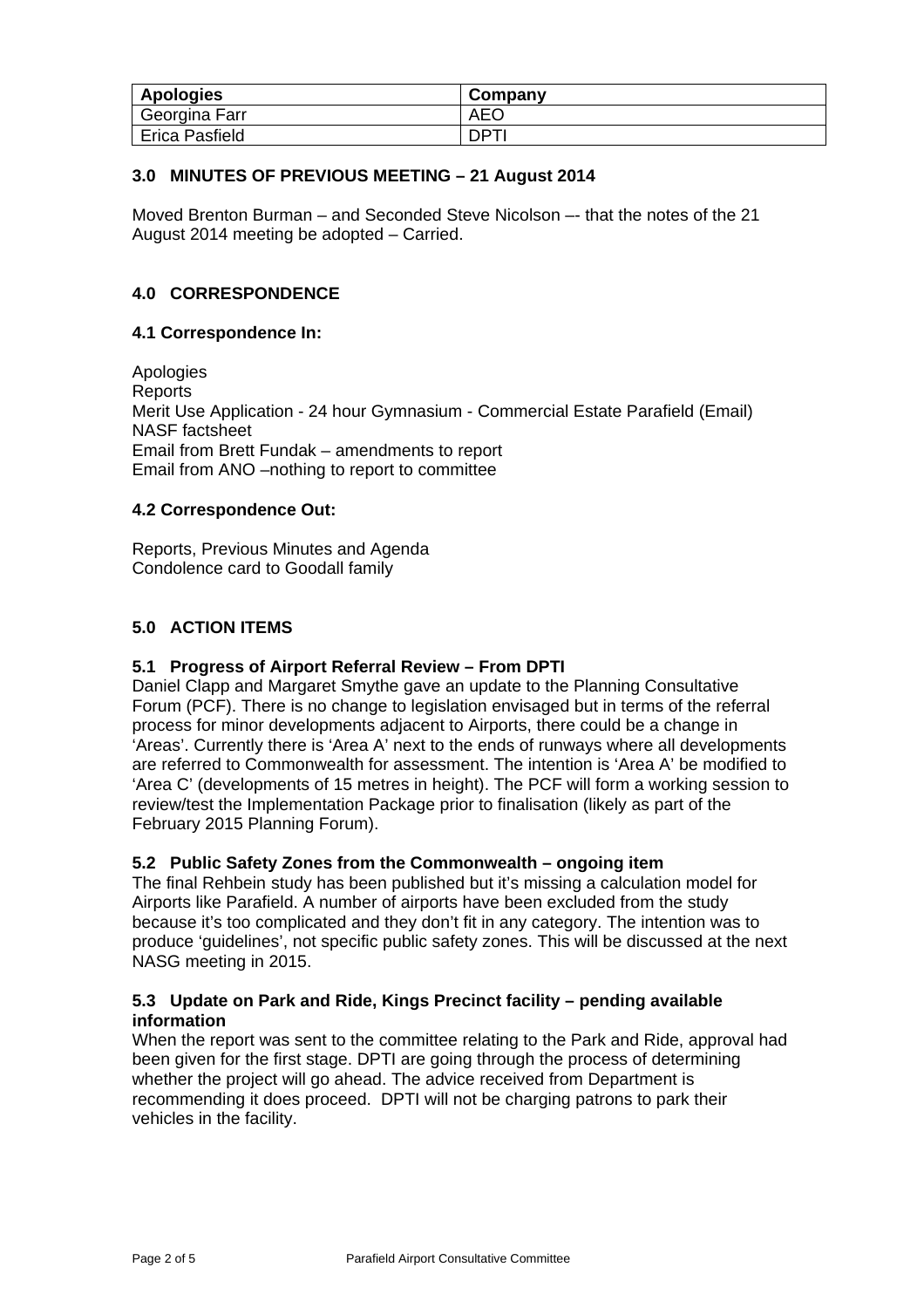# **5.4 Airservices – Temporary Noise Monitoring (results provided during 2015)**

Airservices have looked at locations for monitors. The next step is to set the locations of the monitors but this won't occur till 2016. Airservices to follow up if the date can be moved to 2015.

### **5.5 'Connecting the Nation' history project – reminder to contact Simon Cousins of interested**

Please contact Jason Hunter if interested.

# **6.0 AIRPORT UPDATE**

**6.1 Parafield Airport Limited Report –** tabled with no items required to be noted.

**6.2 Property and Development and Land Use Report –** tabled with no items required to be noted.

**6.3 Environment Report –** tabled with the following noted: The average bird strike rate is very low and consistently low, which is great on a safety aspect.

**6.4 Planning Co-ordination Forum Report –** tabled with the following noted: Relating to SA Government Implementation of NASF & addressing 'Minor development', Daniel Clapp from DPTI (Planning) advised that the Minister for Planning has agreed to the SA Government Implementation Package for NASF. The package is proposed to include:

- Updates to the SA Planning Policy Library 'Buildings Near Airfields' module;
- New Guide Planning around Airports; and
- Amendments to Schedule 8 Referrals (addressing referral of 'minor development' immediately adjacent airports through replacement of 'Area A' with a map indicating development heights.

It was also noted a recent determination of the Tasmanian Planning Commission in relation to a proposed amendment to the Clarence City Council Planning Scheme for a major recreation, tourist accommodation and residential development adjacent Hobart International Airport. The Tasmanian Planning Commission refused the draft amendment on a number of grounds, one of which was:

*"the strategic significance of the Hobart Airport and the need to protect it from use and development that may fetter its operations."* 

**6.5 Technical Working Group (PATWG) –** tabled with the following noted: The next meeting will be 27 November 2014.

### **7.0 COMMUNITY AND AIRPORT AGENCY UPDATE**

### **7.1 Federal Department of Infrastructure and Transport Report –**

The Productivity Commission announced a report recommending a review into Planning Coordination Forums and Community Aviation Consultation groups to take place in 2015.

**7.2 State Department of Planning, Transport and Infrastructure Report –** tabled with the following noted: Please note the following amendment to the DPTI (Planning) Report dated 12 November: The Salisbury Bulky Good (Kings Road) DPA hasn't been approved by the Minister for Planning as yet. The DPA has been submitted for approval, and is under consideration by the Minister for Planning.

In terms of the question raised at last Thursday's PCF meeting relating to the status of the Planning Study of South Road more in the vicinity of the Airport the following is advised: The North South Corridor Planning team have continued to investigate the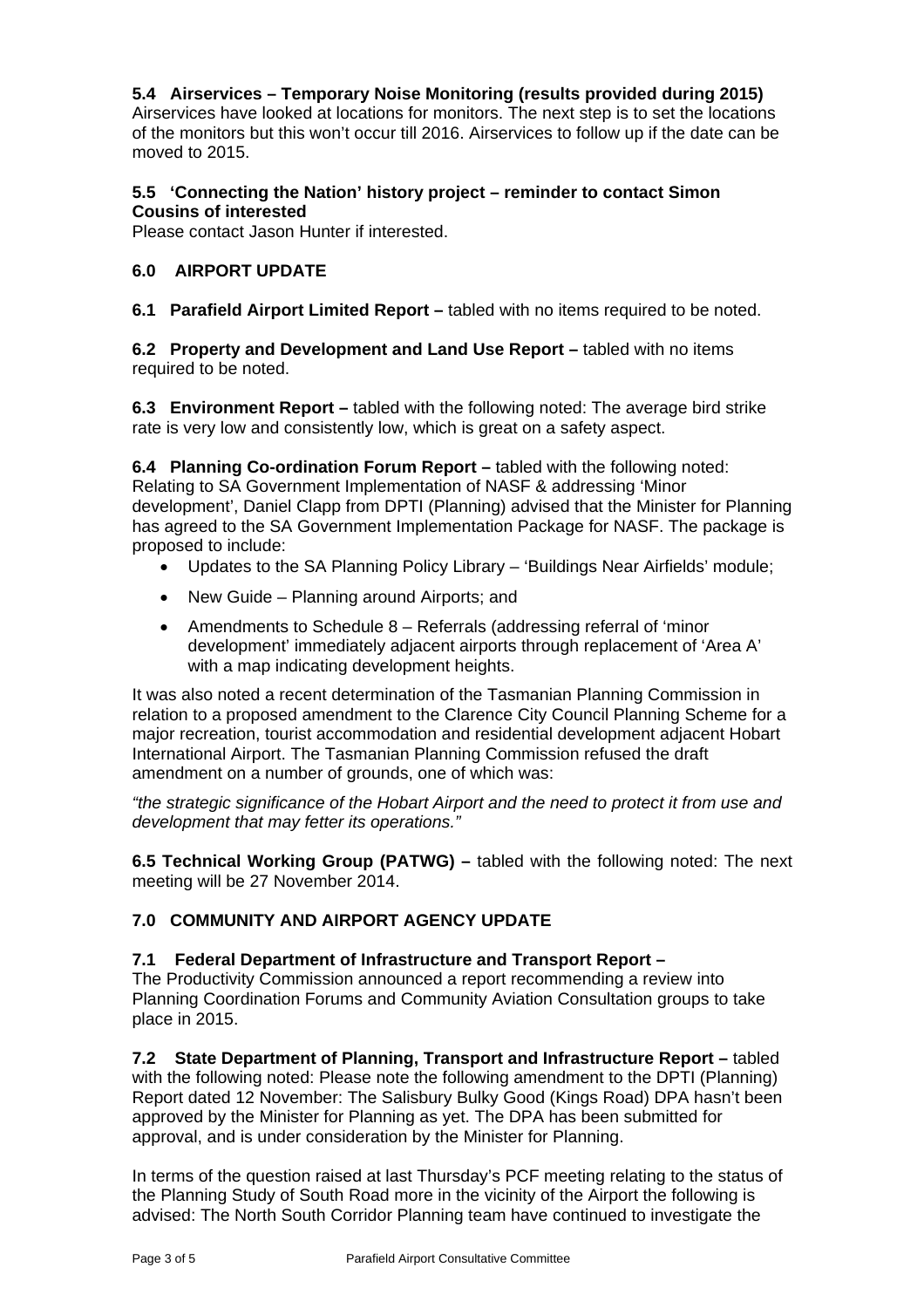impacts of constructing a non-stop North-South Corridor. Following the completion of the Regency Park to Anzac Highway study that initiated the Torrens to Torrens Project, the team have been investigating the impacts of such a corridor from Anzac Highway to the Southern Expressway including detailed work at Darlington. This study is expected to be completed by the end of the year.

# **7.3 Airservices Australia Report –** The following was noted:

Quarter 3, 2014 Adelaide Noise Information Report has now been published at http://www.airservicesaustralia.com/publications/noise-reports/noise-reports/.

The movements for Parafield over in July were down but in August they were higher than the average. 20 aircraft noise complaints were received for Quarter 3 compared to 34 in the last quarter. Main issues from the complainants were circuit training and night time movements and dissatisfaction with the response from Airservices.

There have been enhancements with Webtrack including:

- Improved graphic displays:
- Clearer layers of information;
- Detailed data and information about noise;
- 3 years of historical information about aircraft noise and movements;
- Introduction of "swathes" (static representation of typical flight path corridors greater than 60db(A);
- Improved and more comprehensive flight data; and
- Introduction of new information captured on noise monitors.

Airservices is committed to providing information to the public. Webtrack will go live on Monday, 24 November 2014. Airservices will demonstrate new features of Webtrack at the next meeting.

**7.4 Aircraft Noise Ombudsman Report –** Email received noting nothing to report to committee.

**7.5 Flight Training Adelaide Report –** There will be an increase in activity as Cathay Pacific will increase their numbers but this won't necessarily lead to more movements as a number of students are doing simulator based courses.

FTA has been approached by Deputy Prime Minister Warren Truss to sit in on a Strategic Council for Aviation. If the Committee has any issues of strategic importance FTA can raise them at the forum.

### **7.6 Uni SA Aviation Academy Report –** No report submitted

**7.7 City of Salisbury –** tabled with the following noted: The application for a 24hr gymnasium was referred; no comment was made on the application. The Mixed Use Zone DPA has been submitted to the Minster for Planning for final consideration. The Mawson Lakes DPA is expected to be released for public consultation in January/February 2015. The Saint Road Neighbourhood Centre Retail Cap Review DPA is expected to be released for consultation in early 2015. The Salisbury City centre DPA has been submitted to the Minister for Planning for consultation approval. Council is keen to ensure appropriate Kesters Road/ Main North Road Intersection upgrade works, including resolution of the associated drainage issues and is awaiting first draft of design plans for the signalisation.